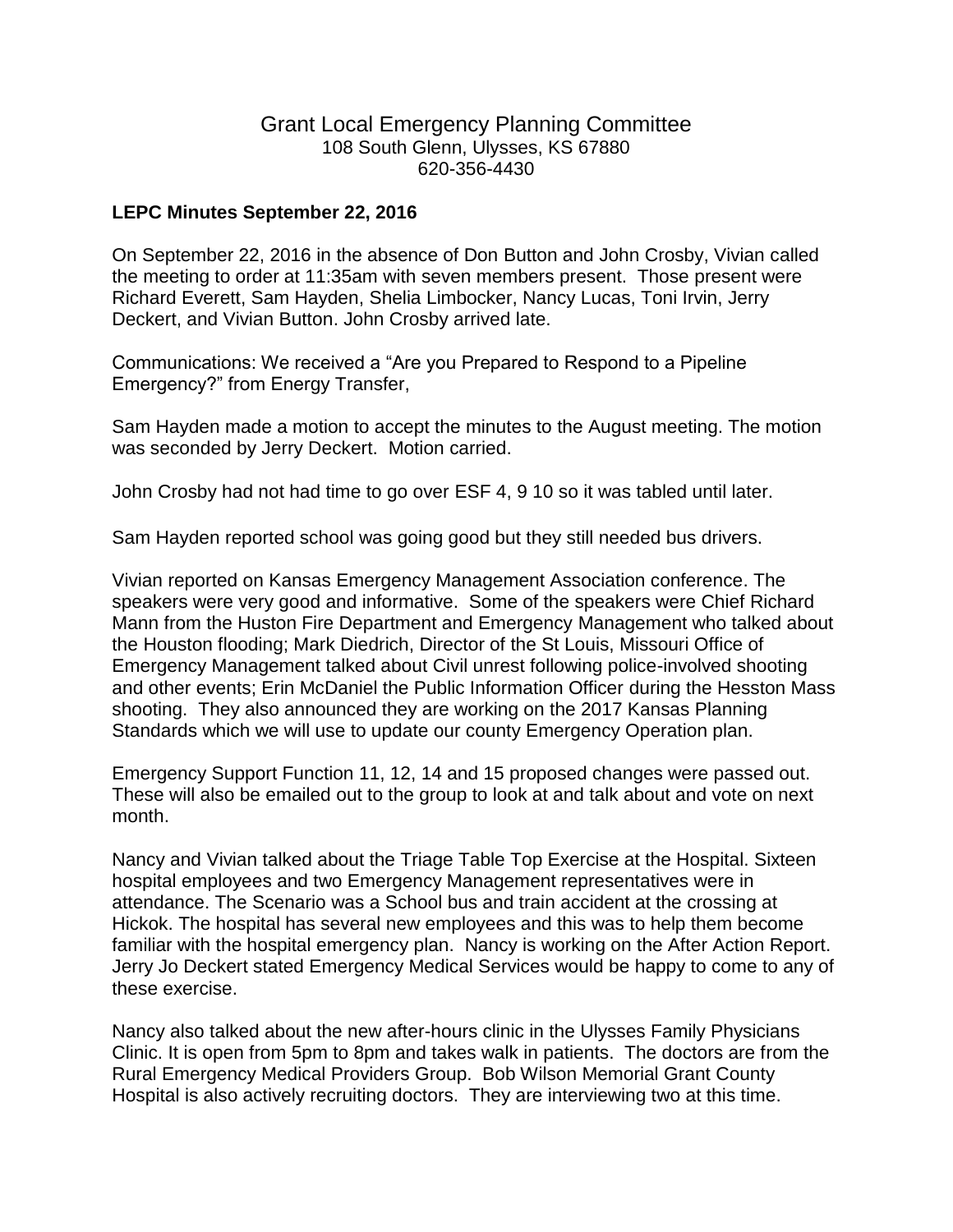Next month we will hold the Training Exercise and Planning Workshop (TEPW). Vivian will send out copies of the 2015 TEPW. It looks at the threats we have in our area. We need to think if we have any new threats or if we need to rank them differently. We also will update the county's 3 year exercise plan at this time that goes with the TEPW.

Linn Energy contacted Don about exercises. They will be conducting two table top exercises, one in October and one in December. They also want to do a functional or full scale in March.

Billy Chesney shared by email these websites for information and training. <http://www.usda.gov/wps/portal/usda/usdahome?navid=disaster-help> USDA Disaster Assistance-Emergency Preparedness and Recovery and <http://eden.lsu.edu/Pages/default.aspx> Extension Disaster Education Network.

The After Action Report from the Invisible Fire exercise in December was received in August. The people involved with the exercise need to meet and complete and Improvement Plan.

ATCi has developed an app called eXact Maps. eXact Maps is the premier mobile location and reporting App. It utilizes 911 GIS data, allowing the user to pinpoint and locate County verified addresses. It reduces response times for law enforcement and emergency personnel, by eliminating address confusion. This app is a benefit to home delivery services. The cost is \$5.99 annually.

Richard Everett talked about a webinar for the Health Department and Hospitals on October 5<sup>th</sup>. The webinar is about CRMCS (Comprehensive Resource Management and Credentialing System). Kansas Department of Health and Environment want all of the health departments and hospital to enter their supplies and equipment they received from grants put into the system. We also talked about to get the green Medical ID card, a medical person has to be registered in K-serv for verification.

A discussion was held about the IMT Academy October 10 to 14 and the KSSART conference October 14 to 16 in Salina. Shelia thought some of the American Red Cross volunteers might be interested in the Kansas State Animal Response Team.

Shelia Limbocker from American Red Cross talked about the Red Cross needing volunteers. They are going to have two exercises one to shelter 200 people and one to shelter 500 people. They have not set a time, date or place yet. She also stated Red Cross is updating their agreements with shelter locations.

Toni Irvin stated the Health Department has flu shots. She recommends you get your flu shot before Halloween. They will not have the flu mist this year. The flu mist they decided was not effective.